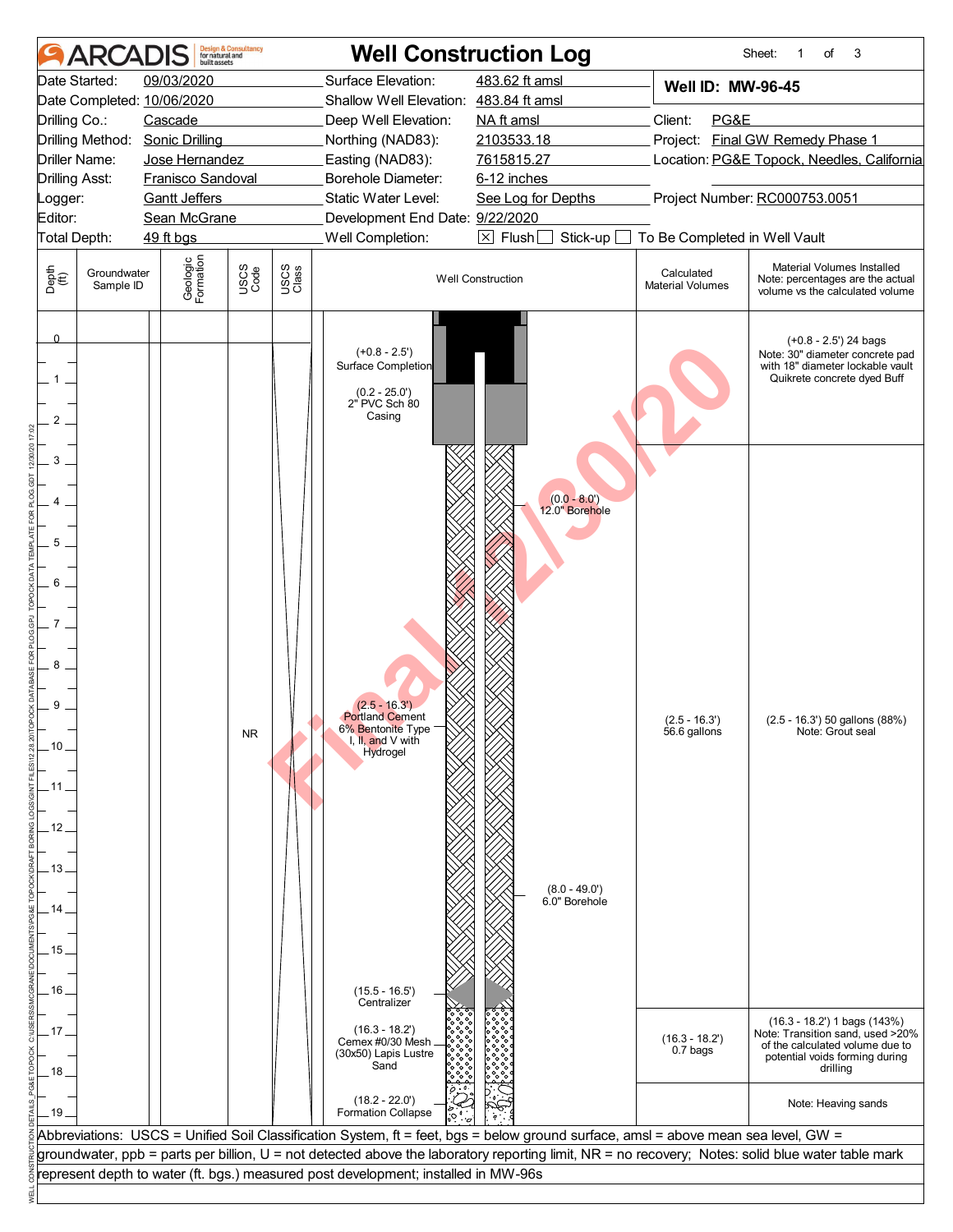|                                 |                             | built assets                         | <b>Design &amp; Consultancy</b><br>for natural and |                      |                                                                                                                                    | <b>Well Construction Log</b>               |                                       | 2<br>of<br>3<br>Sheet:                                                                                                                            |  |
|---------------------------------|-----------------------------|--------------------------------------|----------------------------------------------------|----------------------|------------------------------------------------------------------------------------------------------------------------------------|--------------------------------------------|---------------------------------------|---------------------------------------------------------------------------------------------------------------------------------------------------|--|
|                                 | Date Started:               | 09/03/2020                           |                                                    |                      | Surface Elevation:                                                                                                                 | 483.62 ft amsl                             | <b>Well ID: MW-96-45</b>              |                                                                                                                                                   |  |
|                                 |                             | Date Completed: 10/06/2020           |                                                    |                      | Shallow Well Elevation: 483.84 ft amsl                                                                                             |                                            |                                       |                                                                                                                                                   |  |
| Cascade<br>Drilling Co.:        |                             |                                      |                                                    | Deep Well Elevation: | NA ft amsl                                                                                                                         | Client:<br>PG&E                            |                                       |                                                                                                                                                   |  |
| Drilling Method: Sonic Drilling |                             |                                      | Northing (NAD83):                                  | 2103533.18           | Project: Final GW Remedy Phase 1                                                                                                   |                                            |                                       |                                                                                                                                                   |  |
| Driller Name:<br>Jose Hernandez |                             |                                      |                                                    | Easting (NAD83):     | 7615815.27                                                                                                                         | Location: PG&E Topock, Needles, California |                                       |                                                                                                                                                   |  |
| <b>Drilling Asst:</b>           |                             | Franisco Sandoval                    |                                                    |                      | Borehole Diameter:<br>Static Water Level:                                                                                          | 6-12 inches                                |                                       |                                                                                                                                                   |  |
| Logger:<br>Editor:              |                             | <b>Gantt Jeffers</b><br>Sean McGrane |                                                    |                      | Development End Date: 9/22/2020                                                                                                    | See Log for Depths                         |                                       | Project Number: RC000753.0051                                                                                                                     |  |
|                                 | Total Depth:                | 49 ft bgs                            |                                                    |                      | Well Completion:                                                                                                                   | $\boxtimes$ Flush $\Box$<br>Stick-up       | To Be Completed in Well Vault         |                                                                                                                                                   |  |
|                                 |                             |                                      |                                                    | USCS<br>Class        |                                                                                                                                    |                                            |                                       |                                                                                                                                                   |  |
| Depth<br>(ff)                   | Groundwater<br>Sample ID    | Geologic<br>Formation                | USCS<br>Code                                       |                      |                                                                                                                                    | <b>Well Construction</b>                   | Calculated<br><b>Material Volumes</b> | Material Volumes Installed<br>Note: percentages are the actual<br>volume vs the calculated volume                                                 |  |
| 20.                             |                             |                                      |                                                    |                      | $(0.2 - 25.0')$<br>2" PVC Sch 80<br>Casing                                                                                         |                                            |                                       |                                                                                                                                                   |  |
| $21 -$                          |                             |                                      |                                                    |                      | $(18.2 - 22.0')$<br>Formation Collapse                                                                                             |                                            |                                       | Note: Heaving sands                                                                                                                               |  |
| $22 -$                          |                             |                                      | <b>NR</b>                                          |                      | $(22.0 - 23.0')$<br>Bentonite chip seal .<br>Puregold Medium                                                                       |                                            | $(22.0 - 23.0')$<br>$0.24$ bags       | (22.0 - 23.0') 0.25 bags (104%)<br>Note: Seal between filter pack and                                                                             |  |
| 23.                             |                             |                                      |                                                    |                      | Chips                                                                                                                              |                                            |                                       | grout                                                                                                                                             |  |
| 24                              |                             |                                      |                                                    |                      |                                                                                                                                    |                                            |                                       |                                                                                                                                                   |  |
|                                 |                             |                                      |                                                    |                      |                                                                                                                                    |                                            |                                       |                                                                                                                                                   |  |
| 25.                             |                             |                                      |                                                    |                      |                                                                                                                                    |                                            |                                       |                                                                                                                                                   |  |
|                                 |                             |                                      |                                                    |                      | $(25.0 - 45.0')$<br>2" 20-Slot Sch 80                                                                                              |                                            |                                       |                                                                                                                                                   |  |
| 26                              |                             |                                      |                                                    |                      | <b>PVC Screen</b>                                                                                                                  |                                            |                                       |                                                                                                                                                   |  |
|                                 |                             |                                      |                                                    |                      |                                                                                                                                    |                                            |                                       |                                                                                                                                                   |  |
| $27-$                           |                             |                                      |                                                    |                      |                                                                                                                                    |                                            |                                       |                                                                                                                                                   |  |
|                                 |                             | Topock - Fill                        | SP                                                 |                      |                                                                                                                                    |                                            |                                       |                                                                                                                                                   |  |
| 28.                             |                             |                                      |                                                    |                      |                                                                                                                                    |                                            |                                       |                                                                                                                                                   |  |
|                                 |                             |                                      |                                                    |                      |                                                                                                                                    |                                            |                                       |                                                                                                                                                   |  |
| 29                              |                             |                                      |                                                    |                      |                                                                                                                                    | $(8.0 - 49.0')$<br>6.0" Borehole           |                                       |                                                                                                                                                   |  |
| 30                              |                             |                                      |                                                    |                      |                                                                                                                                    |                                            |                                       |                                                                                                                                                   |  |
|                                 |                             |                                      |                                                    |                      |                                                                                                                                    |                                            |                                       |                                                                                                                                                   |  |
| .31.                            |                             |                                      |                                                    |                      | $(23.0 - 49.0')$<br>Cemex #3 MESH                                                                                                  |                                            | $(23.0 - 49.0')$                      | (23.0 - 49.0') 11 bags (120%)                                                                                                                     |  |
|                                 |                             |                                      |                                                    |                      | (8x10) Lapis Lustre                                                                                                                |                                            | 9.2 bags                              | Note: Filter pack                                                                                                                                 |  |
| 32                              |                             |                                      |                                                    |                      | Sand                                                                                                                               |                                            |                                       |                                                                                                                                                   |  |
|                                 |                             |                                      |                                                    |                      |                                                                                                                                    |                                            |                                       |                                                                                                                                                   |  |
| 33.                             |                             |                                      | <b>NR</b>                                          |                      |                                                                                                                                    |                                            |                                       |                                                                                                                                                   |  |
|                                 |                             |                                      |                                                    |                      |                                                                                                                                    |                                            |                                       |                                                                                                                                                   |  |
| 34                              |                             |                                      |                                                    |                      |                                                                                                                                    |                                            |                                       |                                                                                                                                                   |  |
|                                 |                             |                                      |                                                    |                      |                                                                                                                                    |                                            |                                       |                                                                                                                                                   |  |
| 35                              |                             |                                      |                                                    |                      |                                                                                                                                    |                                            |                                       |                                                                                                                                                   |  |
|                                 |                             |                                      |                                                    |                      |                                                                                                                                    |                                            |                                       |                                                                                                                                                   |  |
| 36                              |                             |                                      |                                                    |                      |                                                                                                                                    |                                            |                                       |                                                                                                                                                   |  |
| 37                              |                             |                                      |                                                    |                      |                                                                                                                                    |                                            |                                       |                                                                                                                                                   |  |
|                                 | MW-96-VAS-                  | Topock - Fill                        | <b>SP</b>                                          |                      |                                                                                                                                    |                                            |                                       |                                                                                                                                                   |  |
| 38.                             | 37-42<br>$(0.033 \text{ U}$ |                                      |                                                    |                      |                                                                                                                                    |                                            |                                       |                                                                                                                                                   |  |
|                                 | ppb)<br>8/5/2020            | Topock -                             |                                                    |                      |                                                                                                                                    |                                            |                                       |                                                                                                                                                   |  |
| .39                             | 11:40                       | Fluvial<br>Deposits                  | <b>ML</b>                                          |                      |                                                                                                                                    |                                            |                                       |                                                                                                                                                   |  |
|                                 |                             |                                      |                                                    |                      | Abbreviations: USCS = Unified Soil Classification System, ft = feet, bgs = below ground surface, amsl = above mean sea level, GW = |                                            |                                       |                                                                                                                                                   |  |
|                                 |                             |                                      |                                                    |                      |                                                                                                                                    |                                            |                                       | groundwater, ppb = parts per billion, U = not detected above the laboratory reporting limit, NR = no recovery; Notes: solid blue water table mark |  |
|                                 |                             |                                      |                                                    |                      | represent depth to water (ft. bgs.) measured post development; installed in MW-96s                                                 |                                            |                                       |                                                                                                                                                   |  |
|                                 |                             |                                      |                                                    |                      |                                                                                                                                    |                                            |                                       |                                                                                                                                                   |  |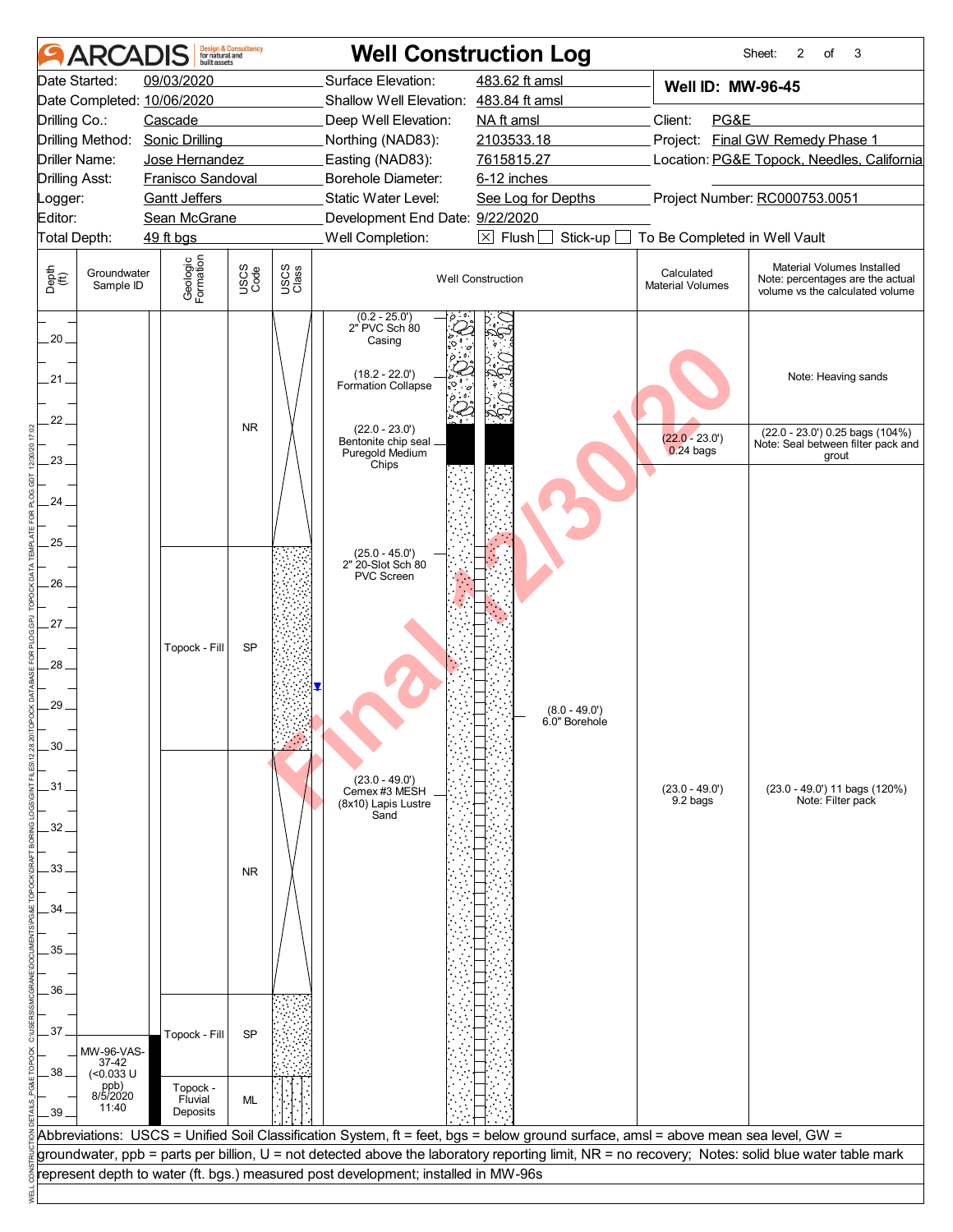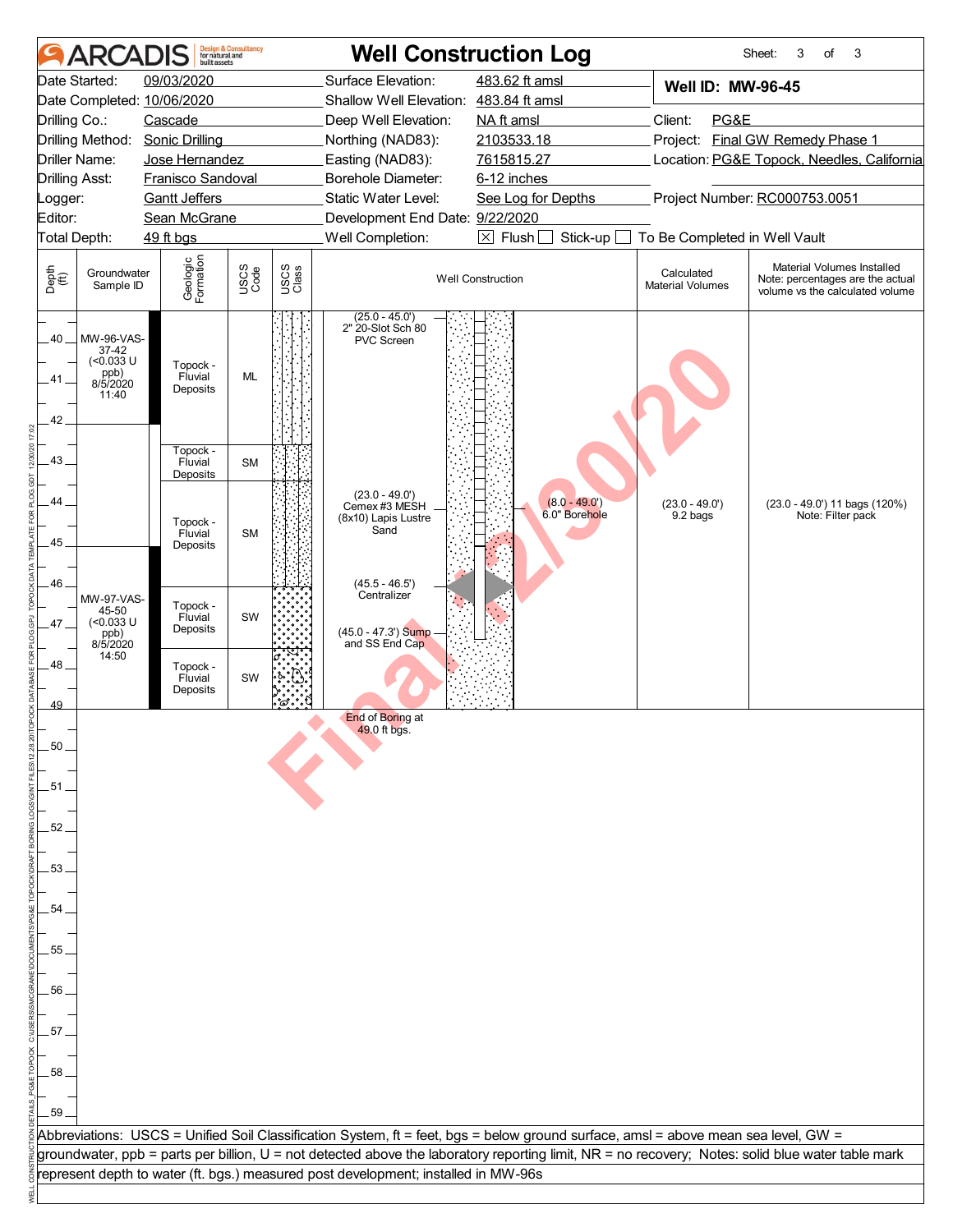|                                                                                                                                                               |                                                                                                           | <b>ARCADIS</b>                   | <b>Design &amp; Consultancy</b><br>for natural and<br>huilt assets |                       |                                        | <b>Boring Log</b>  |                        |                                                                                                                                                          |                                 | Sheet:<br>$\mathbf{1}$<br>of  | 3                     |  |
|---------------------------------------------------------------------------------------------------------------------------------------------------------------|-----------------------------------------------------------------------------------------------------------|----------------------------------|--------------------------------------------------------------------|-----------------------|----------------------------------------|--------------------|------------------------|----------------------------------------------------------------------------------------------------------------------------------------------------------|---------------------------------|-------------------------------|-----------------------|--|
| Date Started:                                                                                                                                                 |                                                                                                           | 09/02/2020                       |                                                                    |                       |                                        | Surface Elevation: | 483.62 ft amsl         |                                                                                                                                                          |                                 | Boring No.: MW-96s            |                       |  |
| Date Completed:<br>09/02/2020                                                                                                                                 |                                                                                                           |                                  |                                                                    |                       |                                        | Northing (NAD83):  | 2103533.18             |                                                                                                                                                          |                                 |                               |                       |  |
| Drilling Co.:                                                                                                                                                 |                                                                                                           | Cascade                          |                                                                    |                       |                                        | Easting (NAD83):   | 7615815.27             |                                                                                                                                                          | Client:<br>PG&E                 |                               |                       |  |
| Drilling Method:                                                                                                                                              |                                                                                                           | <b>Sonic Drilling</b>            |                                                                    |                       | Total Depth:                           |                    | 49 ft bgs              |                                                                                                                                                          | Project:                        | Final GW Remedy Phase 1       |                       |  |
|                                                                                                                                                               | Boart Longyear Trackmount Borehole Diameter:<br>Drill Rig Type:<br><b>Driller Name:</b><br>Jose Hernandez |                                  |                                                                    |                       |                                        |                    | 6-12 inches            |                                                                                                                                                          | Location: PG&E Topock, Needles, |                               |                       |  |
| Drilling Asst:                                                                                                                                                |                                                                                                           |                                  | Franisco Sandoval                                                  |                       | Depth to First Water: 37.6 ft bgs      |                    |                        | California                                                                                                                                               |                                 |                               |                       |  |
| Logger:                                                                                                                                                       |                                                                                                           | <b>Gantt Jeffers</b>             |                                                                    |                       | Sampling Method:<br>Sampling Interval: |                    |                        | 10 ft Core Barrel<br>Screen Interval                                                                                                                     |                                 | Project Number: RC000753.0051 |                       |  |
| Editor:                                                                                                                                                       |                                                                                                           |                                  | Sean McGrane                                                       |                       |                                        | Converted to Well: | $\boxtimes$ Yes        | No                                                                                                                                                       |                                 |                               |                       |  |
|                                                                                                                                                               |                                                                                                           |                                  |                                                                    |                       |                                        |                    |                        |                                                                                                                                                          |                                 |                               |                       |  |
| Depth<br>(ft)                                                                                                                                                 | Recovery<br>(in)                                                                                          | Sieve<br>Sample ID               | Groundwater<br>Sample ID                                           | Geologic<br>Formation | USCS<br>Code                           | USCS<br>Class      |                        | Soil Description                                                                                                                                         |                                 | <b>Drilling Notes</b>         | <b>Drilling Fluid</b> |  |
| $1$ .<br>$\overline{2}$<br>3<br>5 <sub>1</sub><br>6<br>7<br>8<br>9<br>.10.<br>$.11.$<br>$-12$<br>$-13-$<br>.14.<br>$-15.$<br>$-16.$<br>.17.<br>.18.<br>$-19.$ |                                                                                                           | No Sieve<br>Samples<br>Collected |                                                                    |                       | <b>NR</b>                              |                    | Boring Log for details | (0.0 - 25.0') No recovery (NR); core not collected see MW-96D                                                                                            |                                 |                               |                       |  |
|                                                                                                                                                               |                                                                                                           |                                  |                                                                    |                       |                                        |                    |                        | Abbreviations: USCS = Unified Soil Classification System, ft = feet, bgs = below ground surface, amsl = above mean sea level, GW =                       |                                 |                               |                       |  |
|                                                                                                                                                               |                                                                                                           |                                  |                                                                    |                       |                                        |                    |                        | groundwater, ppb = parts per billion, U = not detected above the laboratory reporting limit, NR = no recovery; Notes: blue water table symbol            |                                 |                               |                       |  |
|                                                                                                                                                               |                                                                                                           |                                  |                                                                    |                       |                                        |                    |                        | $\sf F$ epresents depth to water measurement during the first VAS interval MW-96D; apparent partial recoveries can be the result of potential compaction |                                 |                               |                       |  |
|                                                                                                                                                               |                                                                                                           |                                  | of sediments in the core bag; wells MW-96-45 installed in borehole |                       |                                        |                    |                        |                                                                                                                                                          |                                 |                               |                       |  |
|                                                                                                                                                               |                                                                                                           |                                  |                                                                    |                       |                                        |                    |                        |                                                                                                                                                          |                                 |                               |                       |  |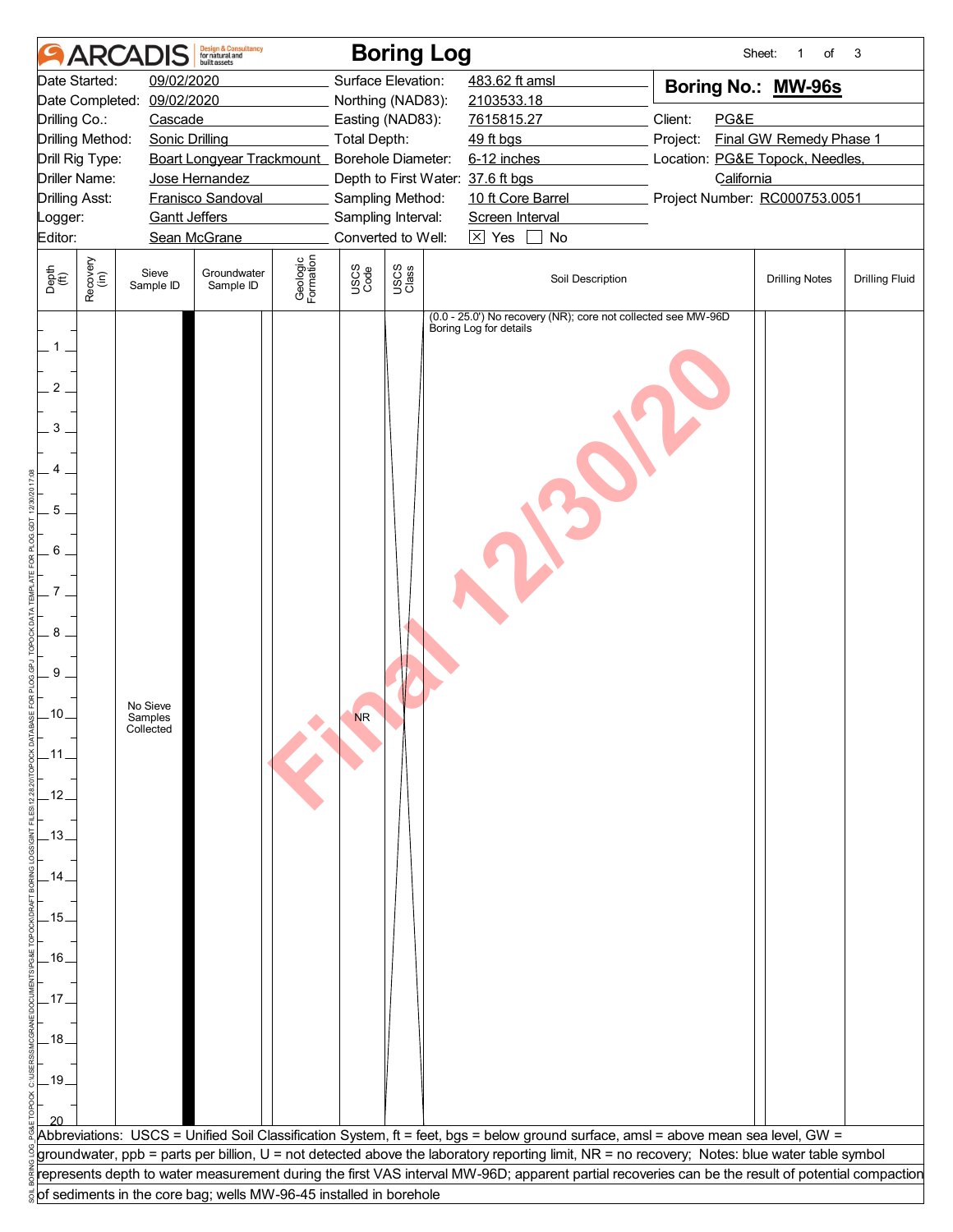|                                           |                      | <b>ARCADIS</b>                                                     | <b>Design &amp; Consultancy</b><br>for natural and<br>huilt assets |                       |                     | <b>Boring Log</b>                 |                                                                                                                                                                                      |                                 | 2<br>of<br>Sheet:                               | 3                     |
|-------------------------------------------|----------------------|--------------------------------------------------------------------|--------------------------------------------------------------------|-----------------------|---------------------|-----------------------------------|--------------------------------------------------------------------------------------------------------------------------------------------------------------------------------------|---------------------------------|-------------------------------------------------|-----------------------|
|                                           | Date Started:        | 09/02/2020                                                         |                                                                    |                       |                     | Surface Elevation:                | 483.62 ft amsl                                                                                                                                                                       | Boring No.: MW-96s              |                                                 |                       |
|                                           |                      | Date Completed: 09/02/2020                                         |                                                                    |                       |                     | Northing (NAD83):                 | 2103533.18                                                                                                                                                                           |                                 |                                                 |                       |
| Drilling Co.:                             |                      | Cascade                                                            |                                                                    |                       |                     | Easting (NAD83):                  | 7615815.27                                                                                                                                                                           | PG&E<br>Client:                 |                                                 |                       |
| Drilling Method:<br><b>Sonic Drilling</b> |                      |                                                                    |                                                                    |                       | <b>Total Depth:</b> |                                   | 49 ft bgs                                                                                                                                                                            | Project:                        | Final GW Remedy Phase 1                         |                       |
|                                           | Drill Rig Type:      |                                                                    | Boart Longyear Trackmount_ Borehole Diameter:                      |                       |                     |                                   | 6-12 inches                                                                                                                                                                          | Location: PG&E Topock, Needles, |                                                 |                       |
|                                           | <b>Driller Name:</b> |                                                                    | Jose Hernandez                                                     |                       |                     | Depth to First Water: 37.6 ft bgs |                                                                                                                                                                                      | California                      |                                                 |                       |
| <b>Drilling Asst:</b>                     |                      |                                                                    | Franisco Sandoval                                                  |                       |                     | Sampling Method:                  | 10 ft Core Barrel                                                                                                                                                                    | Project Number: RC000753.0051   |                                                 |                       |
| Logger:                                   |                      | <b>Gantt Jeffers</b>                                               |                                                                    |                       |                     | Sampling Interval:                | Screen Interval                                                                                                                                                                      |                                 |                                                 |                       |
| Editor:                                   |                      |                                                                    | Sean McGrane                                                       |                       |                     | Converted to Well:                | $\boxtimes$ Yes<br>No                                                                                                                                                                |                                 |                                                 |                       |
| Depth<br>$\widetilde{f(t)}$               | Recovery<br>(in)     | Sieve<br>Sample ID                                                 | Groundwater<br>Sample ID                                           | Geologic<br>Formation | USCS<br>Code        | USCS<br>Class                     | Soil Description                                                                                                                                                                     |                                 | <b>Drilling Notes</b>                           | <b>Drilling Fluid</b> |
| $.21-$<br>22.<br>.23.<br>24.              |                      |                                                                    |                                                                    |                       | <b>NR</b>           |                                   |                                                                                                                                                                                      |                                 |                                                 |                       |
| .25.                                      |                      |                                                                    |                                                                    |                       |                     |                                   | (25.0 - 30.0') Topock - Fill; Poorly graded sand (SP); yellowish                                                                                                                     |                                 | $(25.0 - 44.0')$                                |                       |
| $26-$                                     |                      |                                                                    |                                                                    |                       |                     |                                   | brown (10YR 5/6); very fine grained to medium grained,<br>subangular to round; trace small to very large pebbles,<br>subangular; trace silt; coarser clasts composed of metadiorite; |                                 | Normal drilling                                 |                       |
| .27_                                      |                      |                                                                    |                                                                    |                       |                     |                                   | some mica; dry                                                                                                                                                                       |                                 |                                                 |                       |
| 28.                                       |                      |                                                                    |                                                                    | Topock - Fill         | <b>SP</b>           |                                   |                                                                                                                                                                                      |                                 |                                                 |                       |
| .29.                                      |                      |                                                                    |                                                                    |                       |                     |                                   |                                                                                                                                                                                      |                                 |                                                 |                       |
| .30                                       |                      | No Sieve<br>Samples<br>Collected                                   |                                                                    |                       |                     |                                   | $(30.0 - 36.0)$ No recovery (NR); see drilling notes                                                                                                                                 |                                 | $(30.0 - 35.0')$                                |                       |
| .31.                                      | 60                   |                                                                    |                                                                    |                       |                     |                                   |                                                                                                                                                                                      |                                 | No recovery<br>due to<br>compaction of<br>loose |                       |
| 32.                                       |                      |                                                                    |                                                                    |                       |                     |                                   |                                                                                                                                                                                      |                                 | unconsolidated<br>sands.                        |                       |
| 33.                                       |                      |                                                                    |                                                                    |                       | <b>NR</b>           |                                   |                                                                                                                                                                                      |                                 |                                                 |                       |
| 34.                                       |                      |                                                                    |                                                                    |                       |                     |                                   |                                                                                                                                                                                      |                                 |                                                 |                       |
|                                           |                      |                                                                    |                                                                    |                       |                     |                                   |                                                                                                                                                                                      |                                 |                                                 |                       |
| 35.                                       |                      |                                                                    |                                                                    |                       |                     |                                   |                                                                                                                                                                                      |                                 |                                                 |                       |
| .36.                                      |                      |                                                                    |                                                                    |                       |                     |                                   |                                                                                                                                                                                      |                                 |                                                 |                       |
|                                           |                      |                                                                    |                                                                    |                       |                     |                                   | (36.0 - 38.0') Topock - Fill; Poorly graded sand (SP); yellowish<br>brown (10YR 5/6); very fine grained to medium grained,                                                           |                                 |                                                 |                       |
| 37.                                       |                      |                                                                    |                                                                    | Topock - Fill         | <b>SP</b>           |                                   | subangular to subround; trace silt; little mica; dry                                                                                                                                 |                                 |                                                 |                       |
|                                           |                      |                                                                    |                                                                    |                       |                     |                                   |                                                                                                                                                                                      |                                 |                                                 |                       |
| .38                                       | 120                  |                                                                    | MW-96-                                                             |                       |                     | $(37.6')$ ; wet                   |                                                                                                                                                                                      |                                 |                                                 |                       |
|                                           |                      |                                                                    | VAS-37-42<br>$(0.033 \cup$                                         |                       |                     |                                   | (38.0 - 42.5') Topock - Fluvial Deposits; Sandy silt (ML); dark<br>yellowish brown (10YR 4/4); medium plasticity, no dilatency; and                                                  |                                 |                                                 |                       |
| .39.                                      |                      |                                                                    | ppb)<br>8/5/2020                                                   | Topock -              |                     |                                   | very fine grained sand, subround; little mica; medium stiff; organic                                                                                                                 |                                 |                                                 |                       |
|                                           |                      |                                                                    | 11:40                                                              | Fluvial<br>Deposits   | ML                  |                                   | odor; roots/organics first 0.5 ft of unit                                                                                                                                            |                                 |                                                 |                       |
|                                           |                      |                                                                    |                                                                    |                       |                     |                                   |                                                                                                                                                                                      |                                 |                                                 |                       |
|                                           |                      |                                                                    |                                                                    |                       |                     |                                   | Abbreviations: USCS = Unified Soil Classification System, ft = feet, bgs = below ground surface, amsl = above mean sea level, GW =                                                   |                                 |                                                 |                       |
|                                           |                      |                                                                    |                                                                    |                       |                     |                                   | groundwater, ppb = parts per billion, U = not detected above the laboratory reporting limit, NR = no recovery; Notes: blue water table symbol                                        |                                 |                                                 |                       |
|                                           |                      |                                                                    |                                                                    |                       |                     |                                   | represents depth to water measurement during the first VAS interval MW-96D; apparent partial recoveries can be the result of potential compaction                                    |                                 |                                                 |                       |
|                                           |                      | of sediments in the core bag; wells MW-96-45 installed in borehole |                                                                    |                       |                     |                                   |                                                                                                                                                                                      |                                 |                                                 |                       |
|                                           |                      |                                                                    |                                                                    |                       |                     |                                   |                                                                                                                                                                                      |                                 |                                                 |                       |